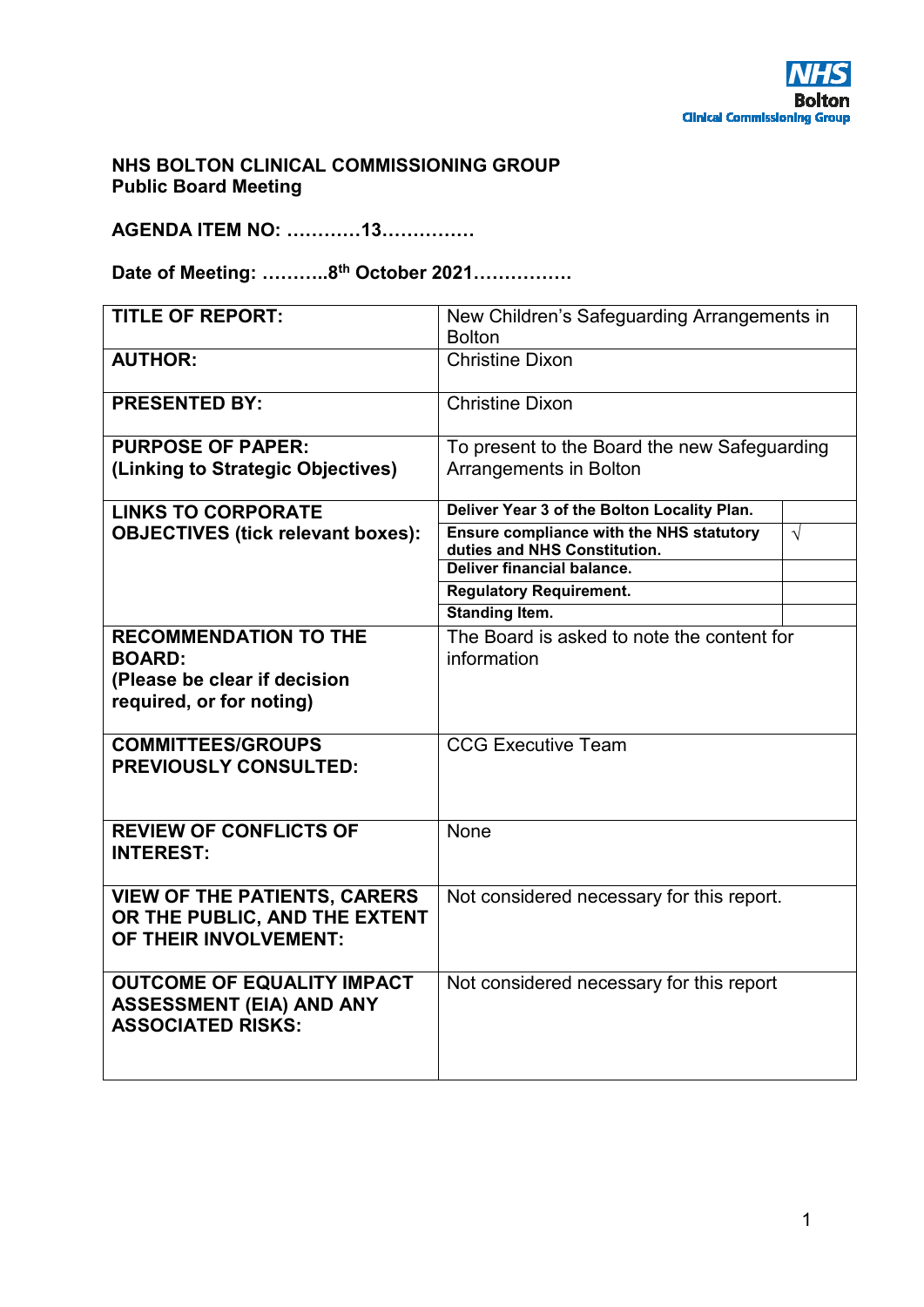**Title:** New child safeguarding arrangements in Bolton

Date: 8<sup>th</sup> October, 2021

**Author:** Chris Dixon, Designated Nurse for Safeguarding Children and Looked After Children

 $\_$  , and the set of the set of the set of the set of the set of the set of the set of the set of the set of the set of the set of the set of the set of the set of the set of the set of the set of the set of the set of th

**Decision required by the CCG Board:** This is for information only.

### **Introduction**

In Bolton there are a number of new safeguarding developments which will impact on the whole partnership including health partners. This paper outlines these key changes.

### **1. Thresholds document – Bolton's Framework for Action**

According to Working Together (2018 page 17) the local safeguarding partners should publish a threshold document, which sets out the local criteria for action in a way that is transparent, accessible and easily understood.

In July 2021 Bolton launched its revised Framework for Action which includes a new model for continuum of need which has a greater focus on prevention.

The full document can be accessed here: https://www.boltonsafeguardingchildren.org.uk/downloads/file/36/framework-foraction#:~:text=The%20Bolton%20Framework%20for%20Action,with%20children%20and%20their% 20parents

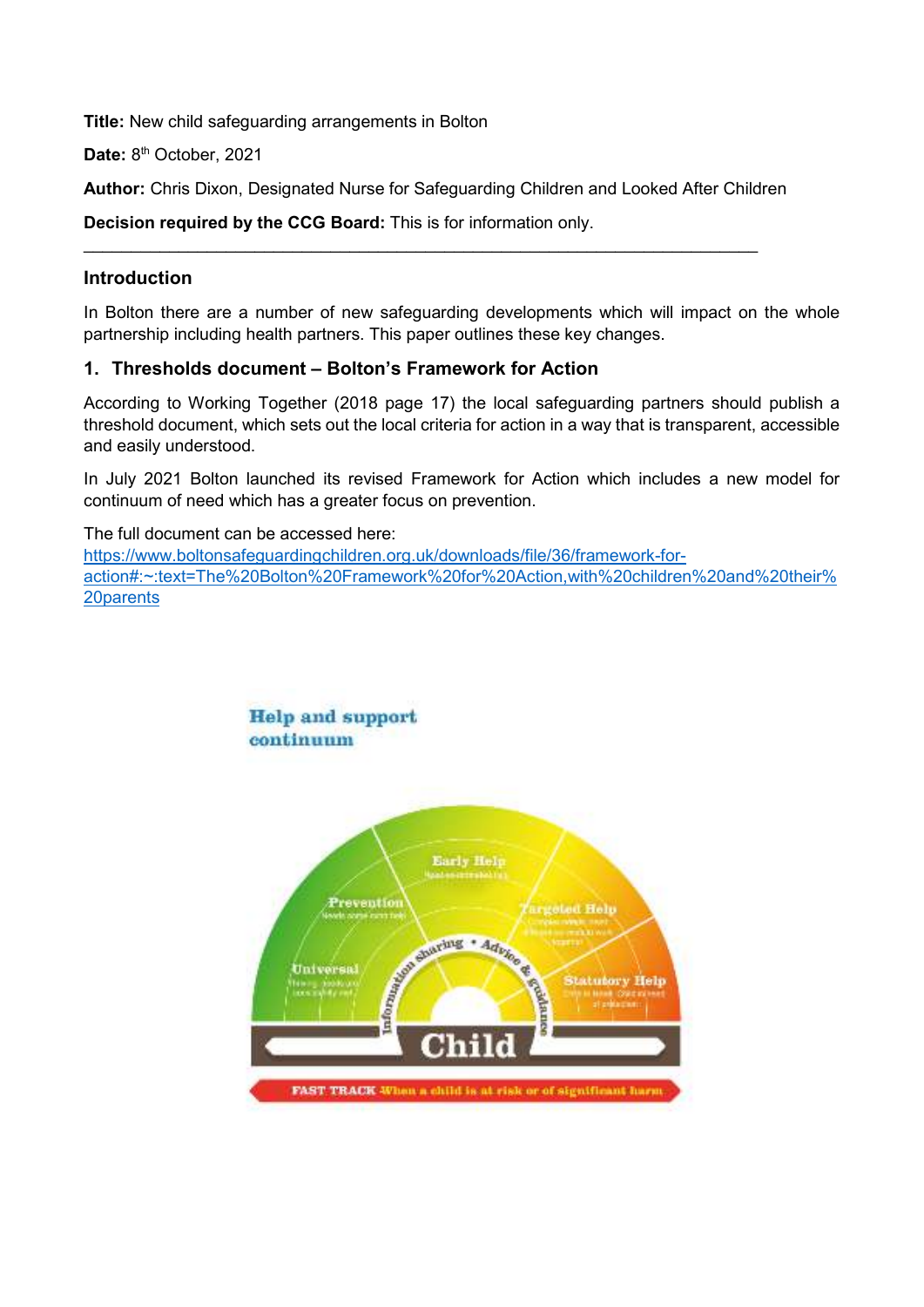| <b>Level</b>           | <b>Descriptor</b>                                                                                                                                                                                           |
|------------------------|-------------------------------------------------------------------------------------------------------------------------------------------------------------------------------------------------------------|
| Universal              | I am thriving, my needs are consistently met as my family, or the universal<br>services I access keep me safe, promote my welfare and help me achieve my<br>potential                                       |
| Prevention             | I need some extra help from those already helping to keep me safe, promote my<br>welfare and help me achieve my potential                                                                                   |
| Early Help             | I or my family need co-ordinated help to be safe, promote my welfare and<br>achieve my potential                                                                                                            |
| Targeted<br>Early Help | I or my family have complex needs and need different services to work together<br>to keep me safe, promote my welfare and help me achieve my potential                                                      |
| Statutory<br>Help      | I am a child in need or in need of being protected from neglect or physical,<br>sexual or emotional abuse; I need help from a social worker to keep me safe,<br>promote my welfare and achieve my potential |

# **2. Integrated Front Door**

- There is a new single referral pathway via an integrated front door (IFD)
- This will ensure the triage of all referrals by permanent social work referral team and their multi disciplinary partners
- The team will sit alongside the Early Help Access Point who will act as a pathway navigator and provide advice, information and guidance in relation to early help
- The aim is to ensure consistent application of the new thresholds

The diagram below highlights how this team will work: